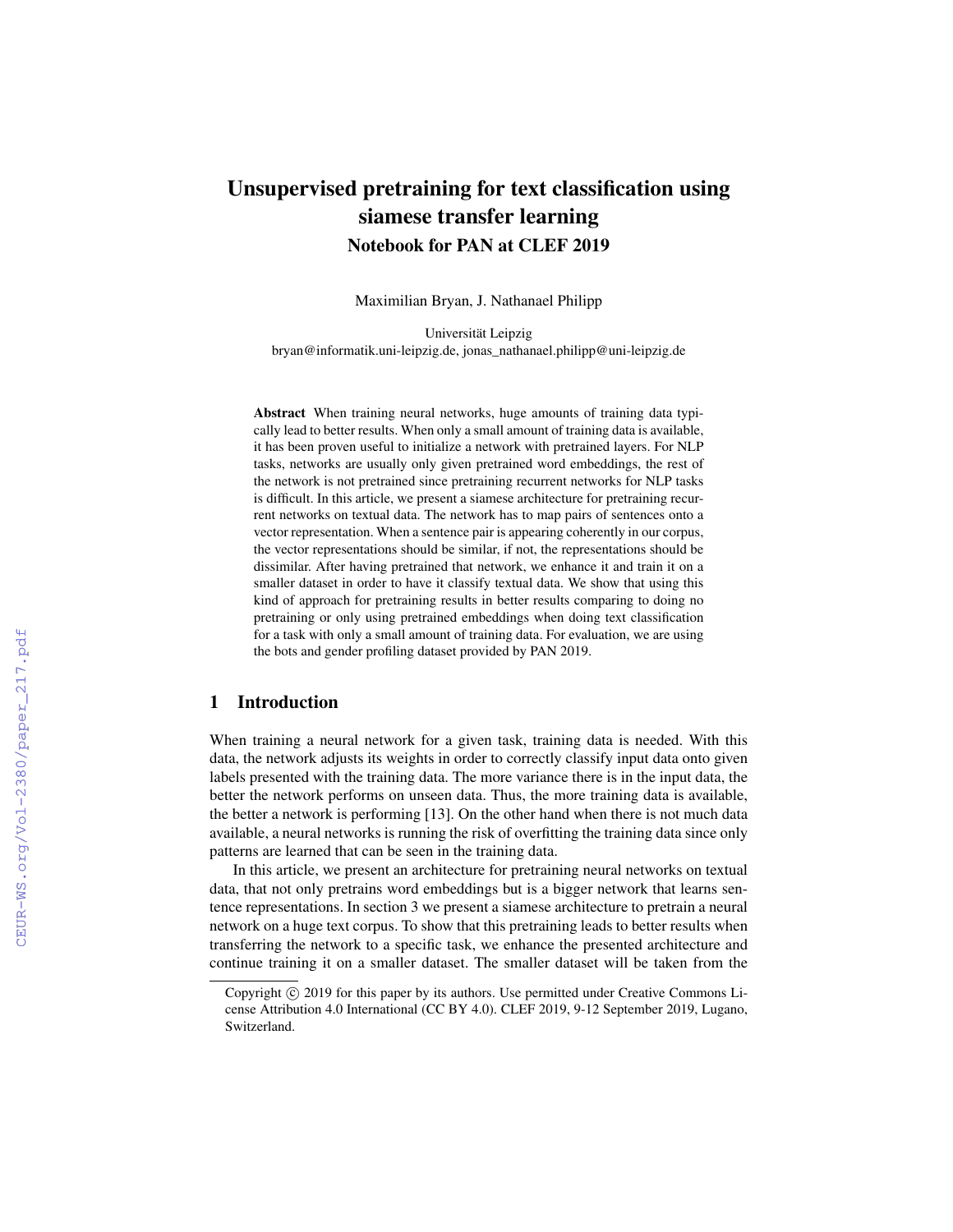bots and gender profiling task of PAN 2019 [6,23,24,22]. In section 4, we compare this pretrained network with a not-pretrained network.

# 2 Related Work

In order to circumvent the problem of having little training data for a specific task, a neural network can be trained on other, related data before being trained on the data for the desired use case. This approach is known as transfer learning [20] and is commonly used in the field of computer vision by using the pretrained *ImageNet* [12], which is trained on 1.2 million images, on tasks like image classification [9], object detection [10], image segmentation [7] or others. In all use cases, the network is performing better because it has been pretrained on a large dataset of images.

Pretraining neural networks for NLP tasks is harder because of two reasons: on one hand, it is very easy to gather text data, but it is much more difficult to get a labeled corpus of humongous size. On the other hand, text data is unsuited for use of traditional pretraining architectures like autoencoders [27] for several reasons. When pretraining unsupervised using an autoencoder, the neural network has to recreate the given input data. Now, when the input data is a sequence of dictionary entries, the network has to contain a layer that is mapping onto a dictionary in order to e.g. predict probabilities of tokens being present. Given that dictionaries typically contain several hundreds of thousands of tokens, that single layer contains so many weights that it becomes technically hard to train such a network. Also, when using an autoencoder as a pretraining step, one is usually only interested in the encoding part of the network, but the decoding part still has to be trained which results in bigger networks than actually needed. Another problem arises when considering that the fact that text data is sequential. This makes autoencoders, which work great for images, unusable. One could think of a recurrent architecture that maps a sequence onto itself, but when using that kind of architecture, the network just has to map each token onto itself and does not need to consider contextual information. To circumvent this problems, architectures have been created which split the network into an encoding and decoding part by mapping the sequence onto one vector representation and then recreating the sequence using that single vector [25,3].

To avoid the aforementioned problems when pretraining sequential networks in the context of NLP, networks most often contain a pretrained input part, which maps words to a vector representation, often called embedding and created using tools like *Word2Vec* [18], *GloVe* [21] or *context2vec* [17]. For example, [16] have created an architecture for question answering using pretrained word vectors using Glove , [2] created a neural network for natural language inference, in which they used pre-trained word vectors, [26] used a pre-trained embedding for creating a neural network to do semantic role labeling.

#### 3 Siamese Architecture

A siamese architecture belongs to the group of unsupervised learning methods. It does not aim to perform a classification like with supervised approaches but tries to find patterns in data, so that the given input data can be mapped onto a vector representation.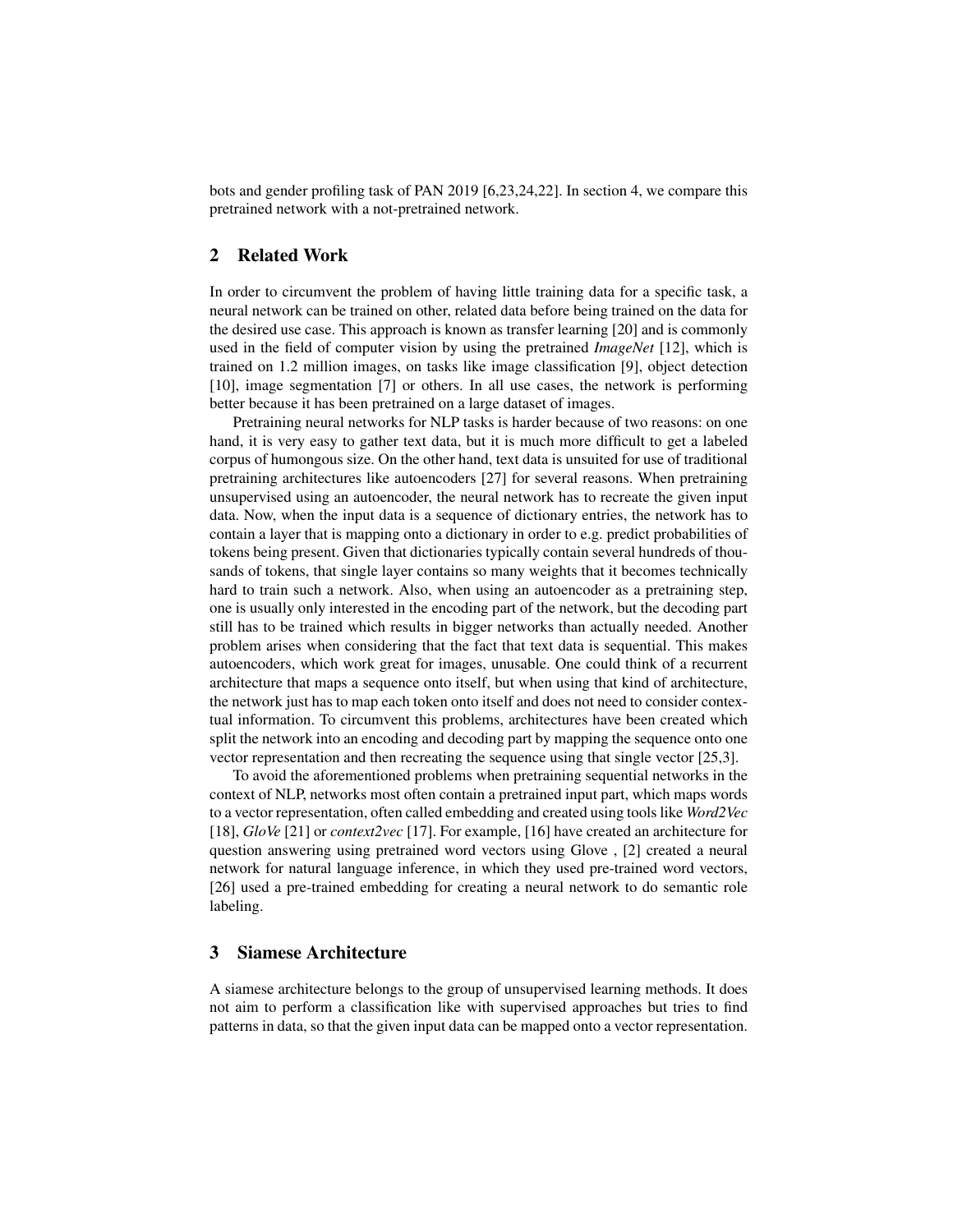This approach is similar to Restricted Boltzman Machines [14] or Autoencoders [27]. A siamese architecture is similar to an autoencoder's architecture, whereas it only contains the first part which is the encoding part. Due to the lacking of a decoding part, the siamese architecture cannot be trained to recreate the input data but is instead trained using data pairs. The network is given two entries of the training set and has to map both inputs onto the same vector representation as long as both entries are considered to be similar (positive pair). The vector similarity can then be calculated several ways, e.g. using cosine similarity, euclidian similarity or the Jaccard index. It is important to give the network an input pair of which the both entries are considered being not similar (negative pair). Otherwise, the network would convert to the trivial solution of giving all input data the same vector representation. Using the positive/negative pair approach, the network has to find patterns in the input data so that positive input pairs with similar patterns result in a similar network representation and conversely negative pairs result in different vector representations.

To our knowledge, the first application of such architecture was created by [1] for verifying signatures. A neural network was created that mapped the input image onto a vector representation. Then, two signature's cosine similarity had to be 1 when the signatures where from the same person. Another siamese approach was created by [4]: They created a convolutional neural network with a linear output. During training, the network was trained to give face images from the same person a cosine similarity of 1. When the images came from two different persons, the cosine similarity should be 0. Other siamise architectures have been used for text use cases. Putting text characterwise into LSTMs was done by [19]. They used job descriptions, which had been labeled by similarity previously. The neural network then had to create a vector representation, which then has been used with cosine distance to create the similarity between input data.

*Network Structure* When training a neural network to learn semantical and structural patterns from sentences, we propose to use a recurrent network. The recurrent network is fed with a sequence of word vectors. To allow for out-of-vocabulary tokens, we add a second input per time step, which is a character ngram representation of the current token. That way, word vectors are trained together with the character of the corresponding token. When the token is not in our dictionary, we use a zero word vector and weigh the character ngram representation with a factor of 2. As a type of recurrent layer, we advocate for using a GRU [5]. As a sentence's vector representation, we are using the last state of the recurrent network. Using a GRU over a simple RNN has the advantage that a GRU solves the vanishing gradient problem of plain RNN layers. When comparing an GRU with the also commonly used LSTM layer [15], there is a problem with the LSTM's hidden state: The LSTM cell is designed such that it contains a state which is protected and will only be output when the corresponding gates *opens*. At the same time, an freely accessible hidden state is passed over each time step. That means, there are two vector representations of each LSTM cell at each time step. Since we do not want to decide which state to take and we neither want to combine two vectors which different purpose, we decide to use the GRU with its single vector representation. Also, since the GRU has less gates and thus less weights to train, the overall training speed increases compared to using an LSTM. The explained structure can be seen in figure 3.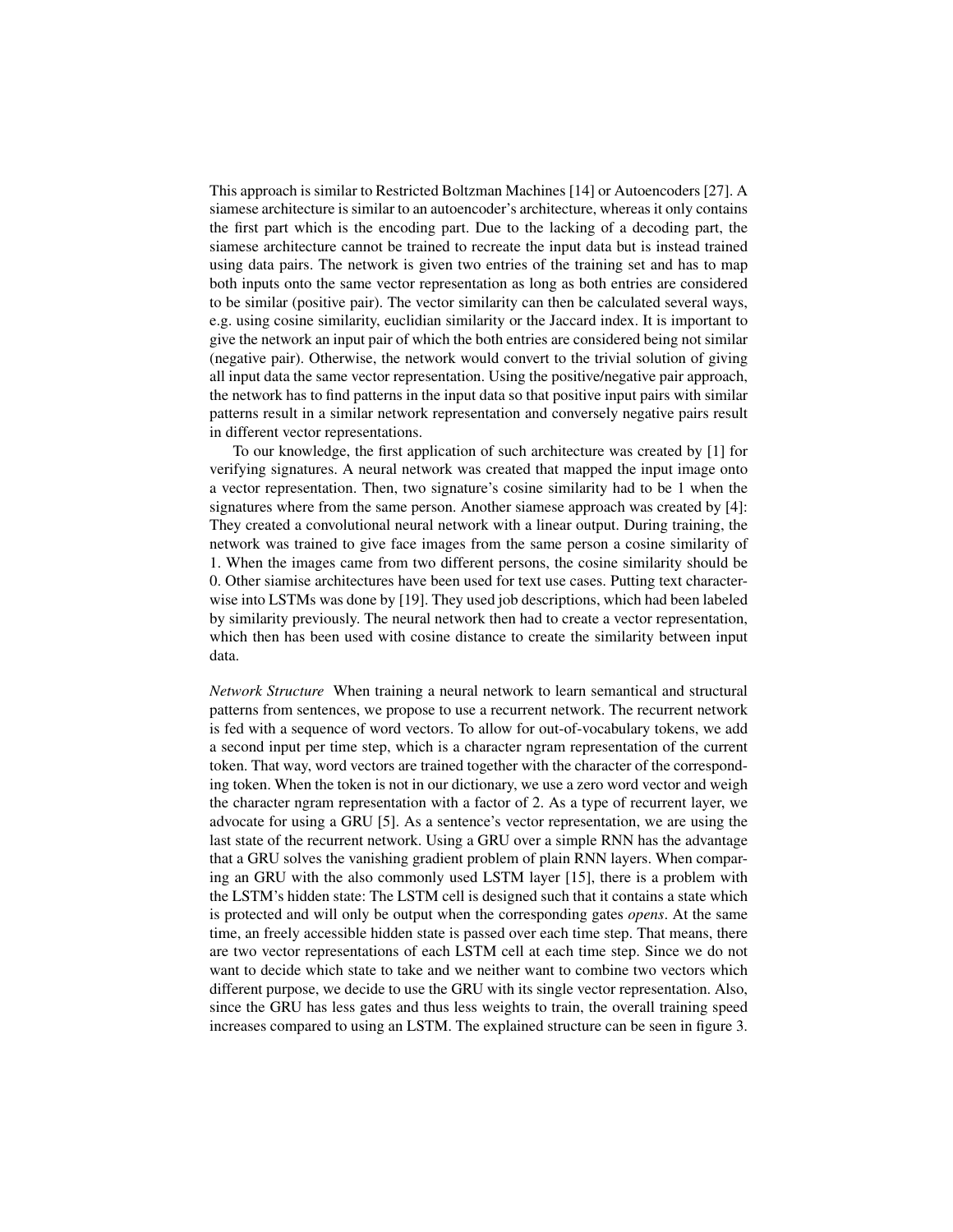

Figure 1. Architecture for multi-class visual attention. Tokens are given into a recurrent network as pairs of word vectors and character ngram representations.

*Training Data* For unsupervised training of a neural network on sequential textual data, we are using a huge collection of crawled news articles [11]. When comparing news articles to books or tweets, they have the advantage that each article contains a rather short set of sentences of which we know that they cover the same topic. When training the network using the positive negative approach, we create positive pairs by choosing random coherent sentence pairs from the same news article. Negative pairs consist of random sentences from the whole corpus. The network has to learn to map sentences onto a vector representation whereas it has to learn which sentences are likely to be paired with a given sentence, which means that features from possibly coherent sentences have to be contained in a sentence's vector representation. At the same time, all sentences cannot be mapped onto the same vector representation because of the negative pairs. The effect is that sentences like *Python is a nice programming language.* and *I like working with it.* probably appear more often as a positive pair than a negative pair, thus the network has to learn to give both sentences a similar vector representation. The fact that sentences pairs are chosen as positive pairs but can also be shown as negative pairs is called *weak supervision* ([8] among others).

#### 4 Evaluation

In this section, we want to evaluate our pretraining approach. We are using a rather small dataset provided by *PAN @ CLEF 2019* [6]. The dataset consists of tweets of different authors [24]. The authors have to be categorized whether they are a bot or a human being, and if the latter, whether the author is male or female. For that task, tweets of 2880 authors are given as training data. When comparing that amount of authors with the number of users a service like Twitter sees daily, it is incredibly small. With that small amount of data, the problem now is that typical tweet patterns or even linguistic patterns may not be presented often enough in the training data that the network can robustly learn to recognize these patterns. Also, some patterns can occur above-average in the training data, so that the network could fit itself to the training data, which then is disadvantageously when using it on data unseen during the test phase.

The architecture used for this challenge will be the one described in section 3. Since the network only returns a vector representation of a single sentence and no classification for an author, we enhace it with a recurrent layer and two small output layers. The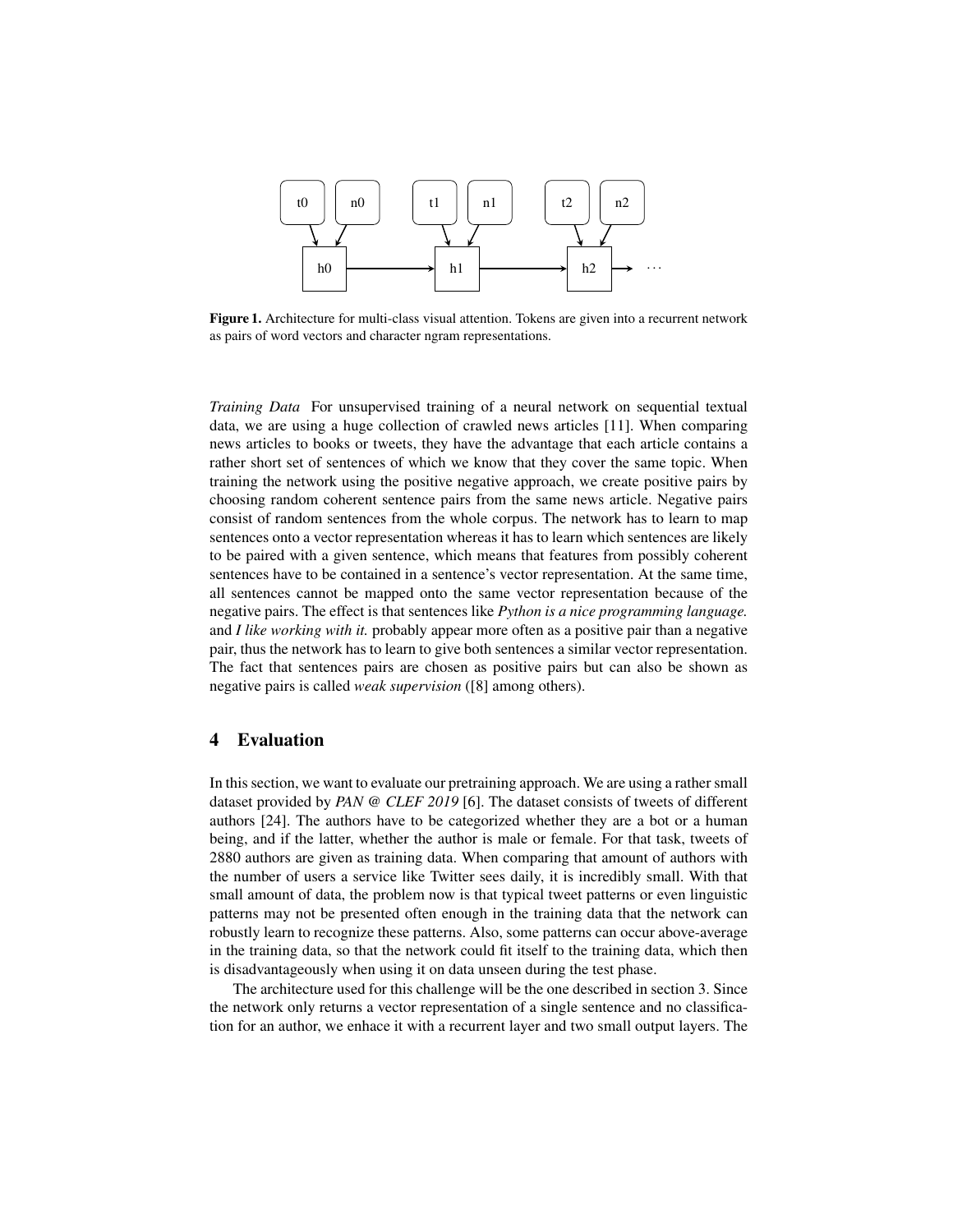first has two outputs which indicates the information *bot* or *no bot*, the second additional layer has three outputs and indicates *bot*, *male* or *female*. Both new output layers are activated using softmax. The architecture can be seen in figure 4.



Figure 2. Enhanced architecture for taking part in the author-profiling-challenge. The input into the recurrent layer is a tweet's vector representation created by the network seen in figure 3.

|                                                           | $\vert$ bot / no-bot |                                                       | bot / male / female |  |
|-----------------------------------------------------------|----------------------|-------------------------------------------------------|---------------------|--|
|                                                           |                      | English Spanish English Spanish                       |                     |  |
| not-pretrained                                            |                      | 0.6514 0.5708 0.6758 0.6525                           |                     |  |
| pretrained embeddings $0.7303$ $0.6101$ $0.6928$ $0.6897$ |                      |                                                       |                     |  |
| pretrained siamese                                        |                      | $\vert 0.8597 \vert 0.7862 \vert 0.7494 \vert 0.7169$ |                     |  |

Table 1. Comparison of network accuracy for differently pretrained networks on the challenge's publicly available test data.

We are using three differently trained versions of that architecture for comparison which are differing in the parts which have been pretrained. The training for fine-tuning the data will be done on the data provided for the challenge. The testing will be done on the publicly available test data. The first version of the architecture won't be pretrained at all, i.e. it does not get pretrained word embedding or a pretrained recurrent layer. The second version will only be trained on the challenge data, but will receive pretrained word embeddings. This approach is similar to other previously mentioned related projects, which create a neural network for an NLP task and provide pretrained word embeddings. The third version will be pretrained using the siamese approach described in section 3. After pretraining, the architecture will be enhanced and trained on the challenge's training data. Additionally, each approach for the three described versions is done for English data and for Spanish data. As can be seen in table 1, the presented architecture's performance get significantly better the more pretraining has been done.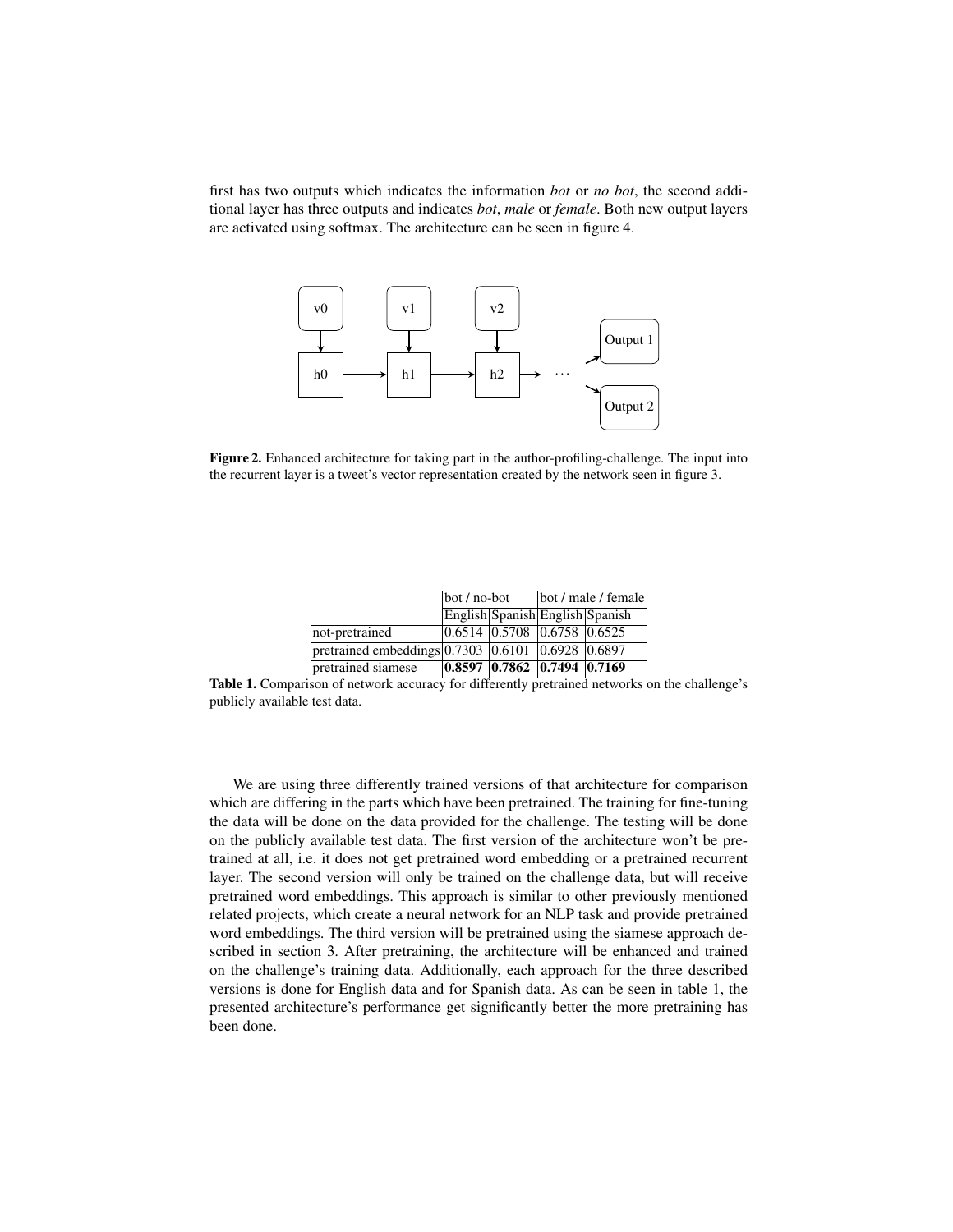### 5 Conclusion

In this article, we tackled the problem of pretraining recurrent architectures on NLP data by transfering the siamese architecture to textual data. We are training a network using positive/negative sentence pairs with weak supervision. The sentence pairs are chosen from a corpus of news articles. When sentences are appearing next to each other in an article, they are considered being a positive pair, otherwise they are a negative pair. This pretrained network was then enhanced and trained on a smaller dataset to have it classify author's by their tweets. We showed that we get significantly better results than when no pretraining is performed or when just pretrained word embeddings are used.

#### References

- 1. Bromley, J., Guyon, I., Lecun, Y., Säckinger, E., Shah, R.: Signature verification using a siamese time delay neural network. vol. 7, pp. 737–744 (01 1993)
- 2. Chen, Q., Zhu, X., Ling, Z., Wei, S., Jiang, H.: Enhancing and combining sequential and tree LSTM for natural language inference. CoRR abs/1609.06038 (2016), http://arxiv.org/abs/1609.06038
- 3. Cho, K., van Merrienboer, B., Gülçehre, Ç., Bougares, F., Schwenk, H., Bengio, Y.: Learning phrase representations using RNN encoder-decoder for statistical machine translation. CoRR abs/1406.1078 (2014), http://arxiv.org/abs/1406.1078
- 4. Chopra, S., Hadsell, R., Lecun, Y.: Learning a similarity metric discriminatively, with application to face verification. vol. 1, pp. 539– 546 vol. 1 (07 2005)
- 5. Chung, J., Gülçehre, Ç., Cho, K., Bengio, Y.: Empirical evaluation of gated recurrent neural networks on sequence modeling. CoRR abs/1412.3555 (2014), http://arxiv.org/abs/1412.3555
- 6. Daelemans, W., Kestemont, M., Manjavancas, E., Potthast, M., Rangel, F., Rosso, P., Specht, G., Stamatatos, E., Stein, B., Tschuggnall, M., Wiegmann, M., Zangerle, E.: Overview of PAN 2019: Author Profiling, Celebrity Profiling, Cross-domain Authorship Attribution and Style Change Detection. In: Crestani, F., Braschler, M., Savoy, J., Rauber, A., Müller, H., Losada, D., Heinatz, G., Cappellato, L., Ferro, N. (eds.) Proceedings of the Tenth International Conference of the CLEF Association (CLEF 2019). Springer (Sep 2019)
- 7. Dai, J., He, K., Sun, J.: Instance-aware semantic segmentation via multi-task network cascades. CoRR abs/1512.04412 (2015), http://arxiv.org/abs/1512.04412
- 8. Dehghani, M., Zamani, H., Severyn, A., Kamps, J., Croft, W.B.: Neural ranking models with weak supervision. CoRR abs/1704.08803 (2017), http://arxiv.org/abs/1704.08803
- 9. Donahue, J., Jia, Y., Vinyals, O., Hoffman, J., Zhang, N., Tzeng, E., Darrell, T.: Decaf: A deep convolutional activation feature for generic visual recognition. In: Xing, E.P., Jebara, T. (eds.) Proceedings of the 31st International Conference on Machine Learning. Proceedings of Machine Learning Research, vol. 32, pp. 647–655. PMLR, Bejing, China (22–24 Jun 2014), http://proceedings.mlr.press/v32/donahue14.html
- 10. Girshick, R.B., Donahue, J., Darrell, T., Malik, J.: Rich feature hierarchies for accurate object detection and semantic segmentation. CoRR abs/1311.2524 (2013), http://arxiv.org/abs/1311.2524
- 11. Goldhahn, D., Eckart, T., Quasthoff, U.: Building large monolingual dictionaries at the leipzig corpora collection: From 100 to 200 languages. In: In Proceedings of the Eight International Conference on Language Resources and Evaluation (LREC'12 (2012)